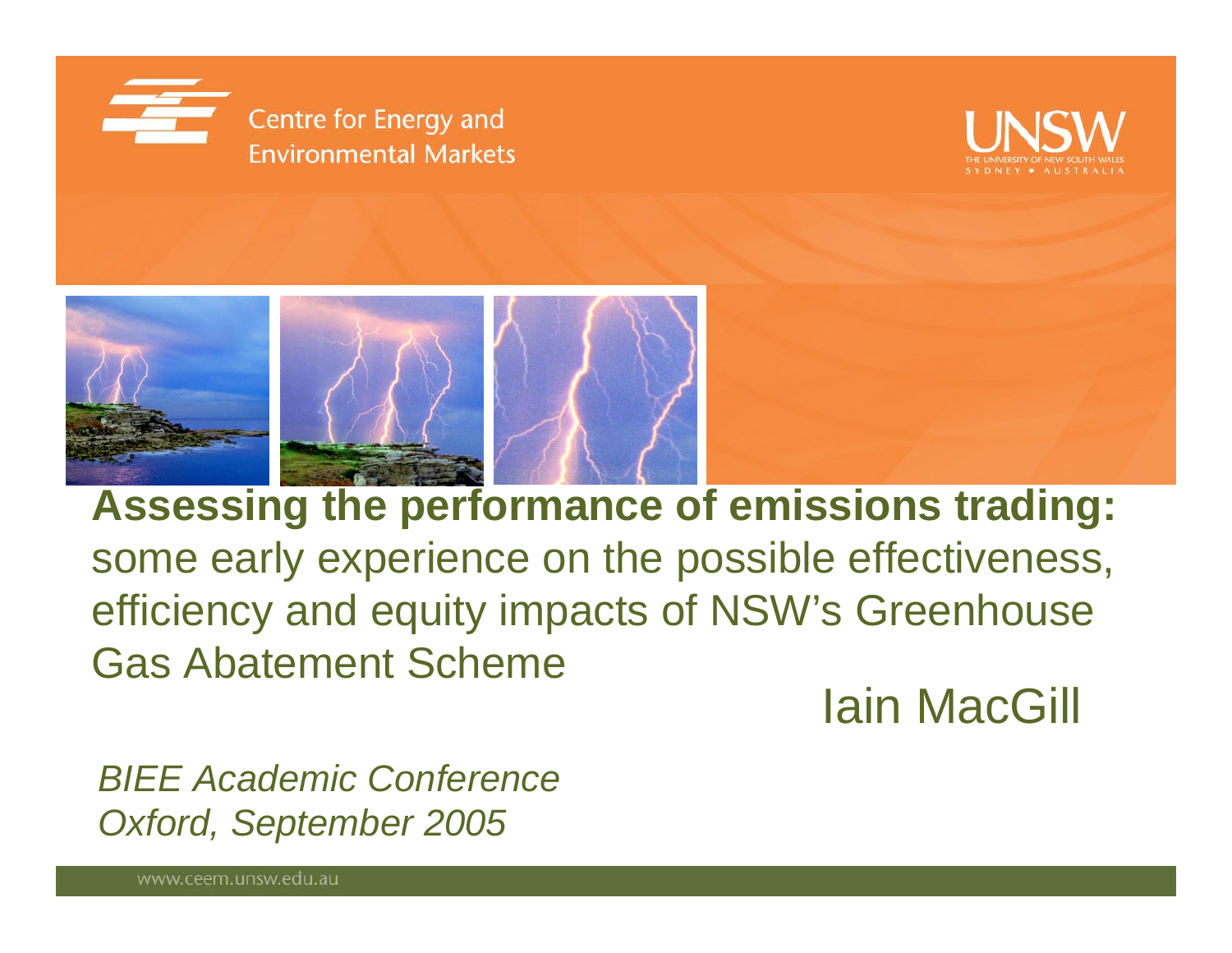



# Australia's climate policy context for ETS

- $\mathbb{R}^3$  Australia committed to meeting Kyoto target
	- modest target + generous LUCF rules
		- => no major policy effort in energy sector required
			- Govt. projections that within "striking distance" despite stationary energy emissions (½ total) up 40% from 1990–2010
- e<br>S while 'preparing' for future large-scale emissions reductions,
- e<br>S and rejecting proposals for a national ETS
	- "Australia will not impose significant new economy-wide costs, such as emissions trading, in its greenhouse response at this stage. Such action is premature, in the absence of effective longer-term global action on climate change, and given Australia is on track to meet its Kyoto 108 per cent target." *White Paper, 2004*
- $\mathbb{R}^3$ in favour of limited EE, renewable obligations + R&D&D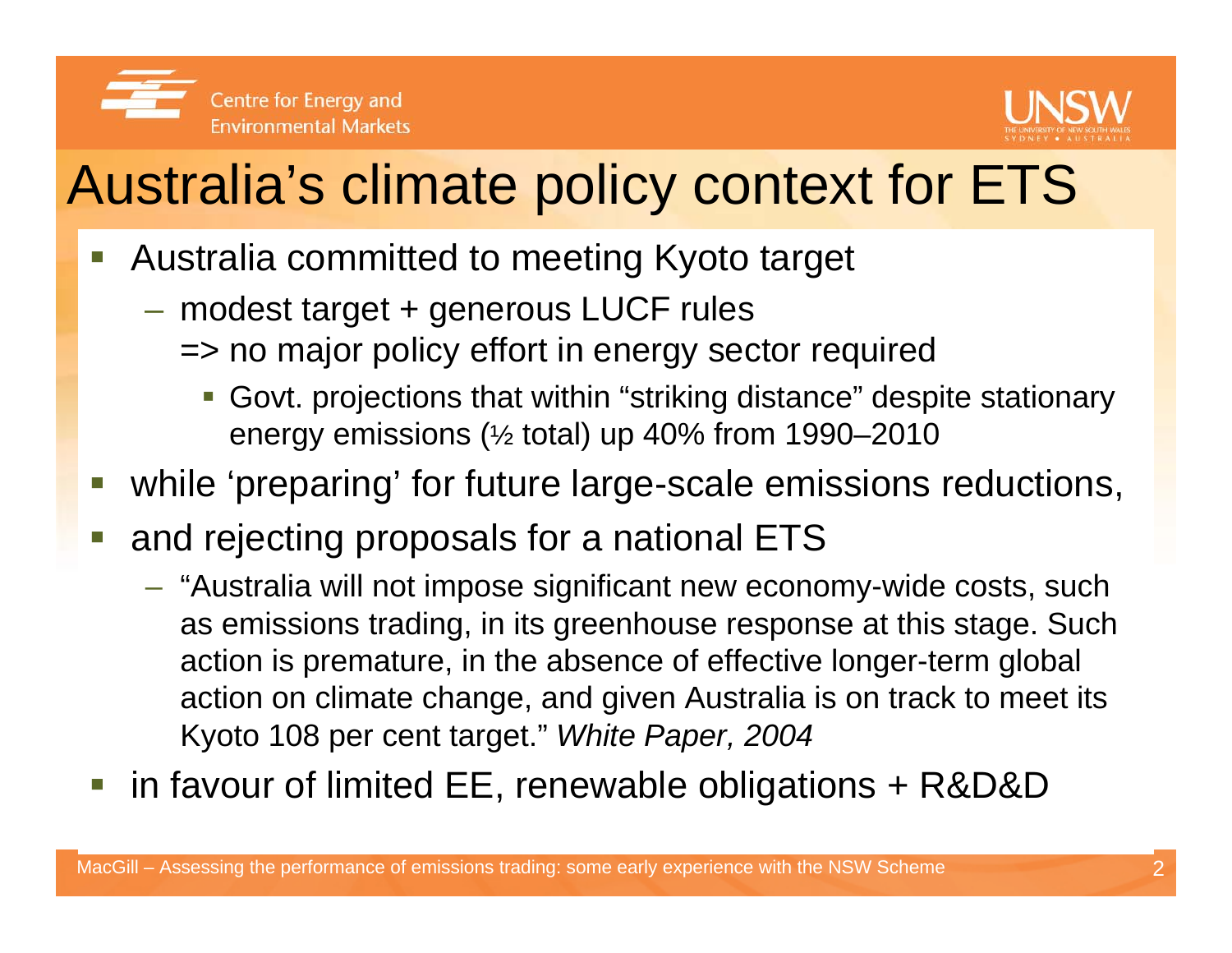



# The NSW Greenhouse Abatement Scheme

- **An ambitious State Scheme implemented in absence of** Federal Govt. action
	- "requires NSW electricity retailers and certain other parties to meet mandatory targets for reducing the emission of greenhouse gases from the production of the electricity they supply or use." (IPART, 2004)
- **nd in a challenging jurisdictional context** 
	- Other States did not propose equivalent schemes (although Queensland has implemented 13% Gas Scheme)
	- $-$  An interconnected electricity market with considerable state competition for investment
	- NSW Govt. ownership of the three major state elec. generators, all networks and the three major retailers
	- Licensing powers over generators and **electricity retailers**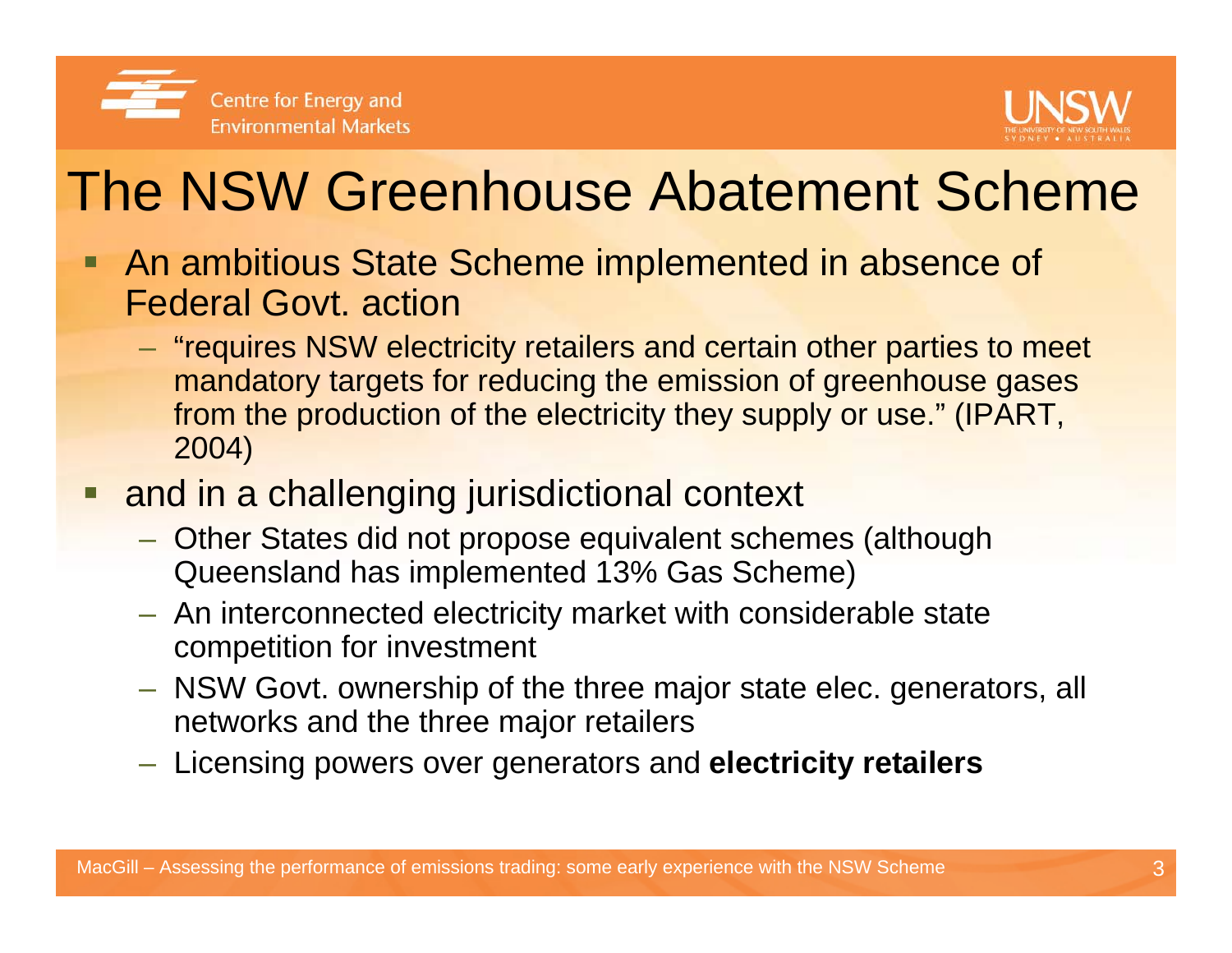



# NSW GAS - <sup>a</sup>'designer' market

- A 'baseline and credit' scheme
	- commenced 1 January 2003 with mandatedlife to 2012…. or beyond

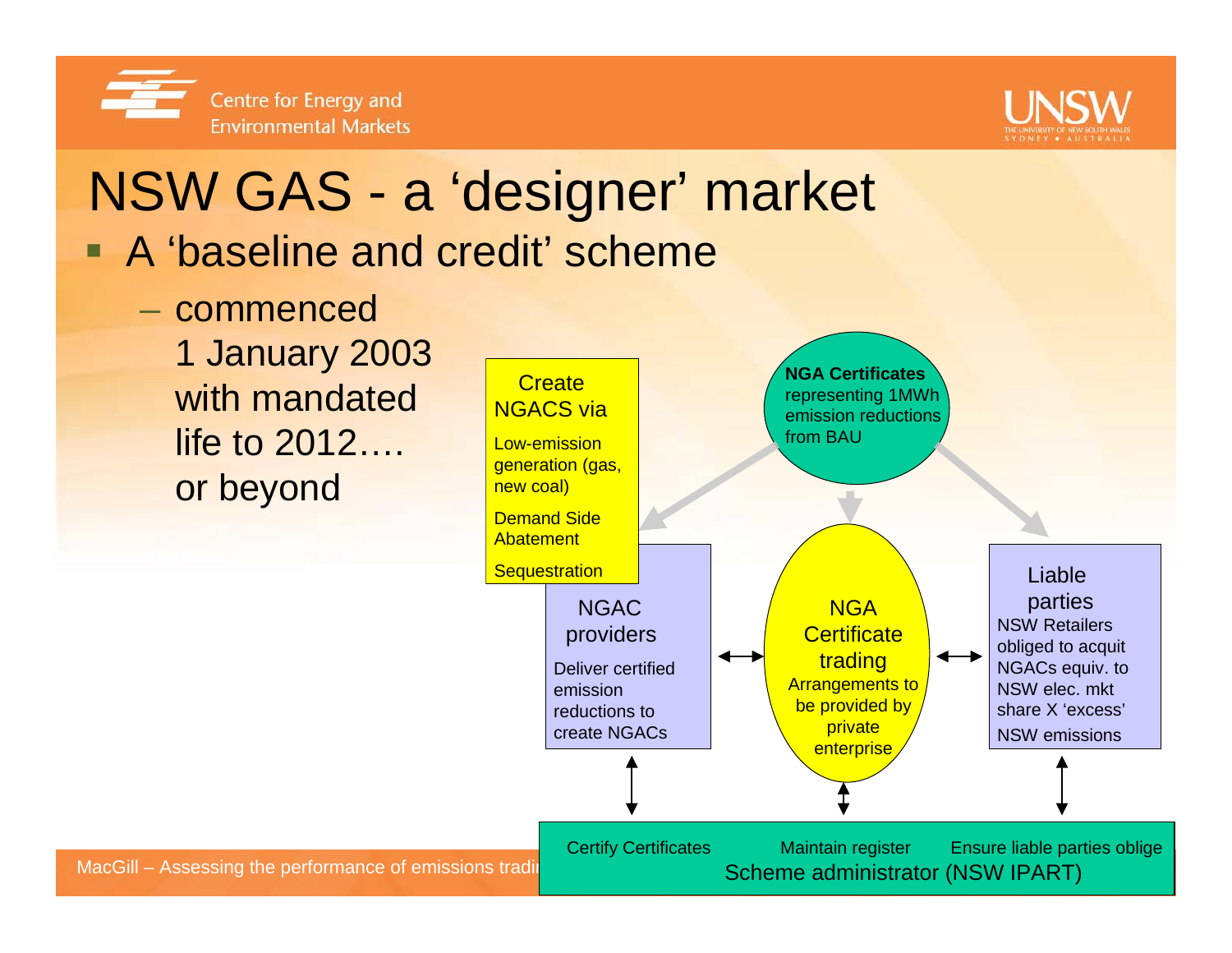



# Design choices for NSW GAS

| <b>Feature</b>               | <b>Chosen design</b>                                                                                                                                                                                                                                   |  |  |  |
|------------------------------|--------------------------------------------------------------------------------------------------------------------------------------------------------------------------------------------------------------------------------------------------------|--|--|--|
| Coverage                     | Liable parties are electricity retailers or large users<br>(a socialised obligation)<br>Voluntary abatement providers undertaking low-emm.<br>generation, demand side, sequestration, non-CO2<br>industrial abatement projects (privatised incentives) |  |  |  |
| <b>Target</b>                | Complex imputed State per-capita target for emissions<br>'arising' from NSW elec. consumption (tCO2-e/per capita)                                                                                                                                      |  |  |  |
| Allocation                   | Retailer liability allocated by elec. market share, voluntary<br>abatement project providers, credit for 'earlier' action                                                                                                                              |  |  |  |
| <b>Flexibility</b>           | Banking and borrowing, large users can 'go alone'                                                                                                                                                                                                      |  |  |  |
| Monitoring /<br>verification | Scheme administrator ensures obligations are met, mix of<br>administrator & third party accreditation                                                                                                                                                  |  |  |  |
| <b>Sanctions</b>             | Penalty of A\$11/tCO2-e for shortfall, no make-good                                                                                                                                                                                                    |  |  |  |
| <b>Technical aspects</b>     | Scheme registry, mainly OTC trading                                                                                                                                                                                                                    |  |  |  |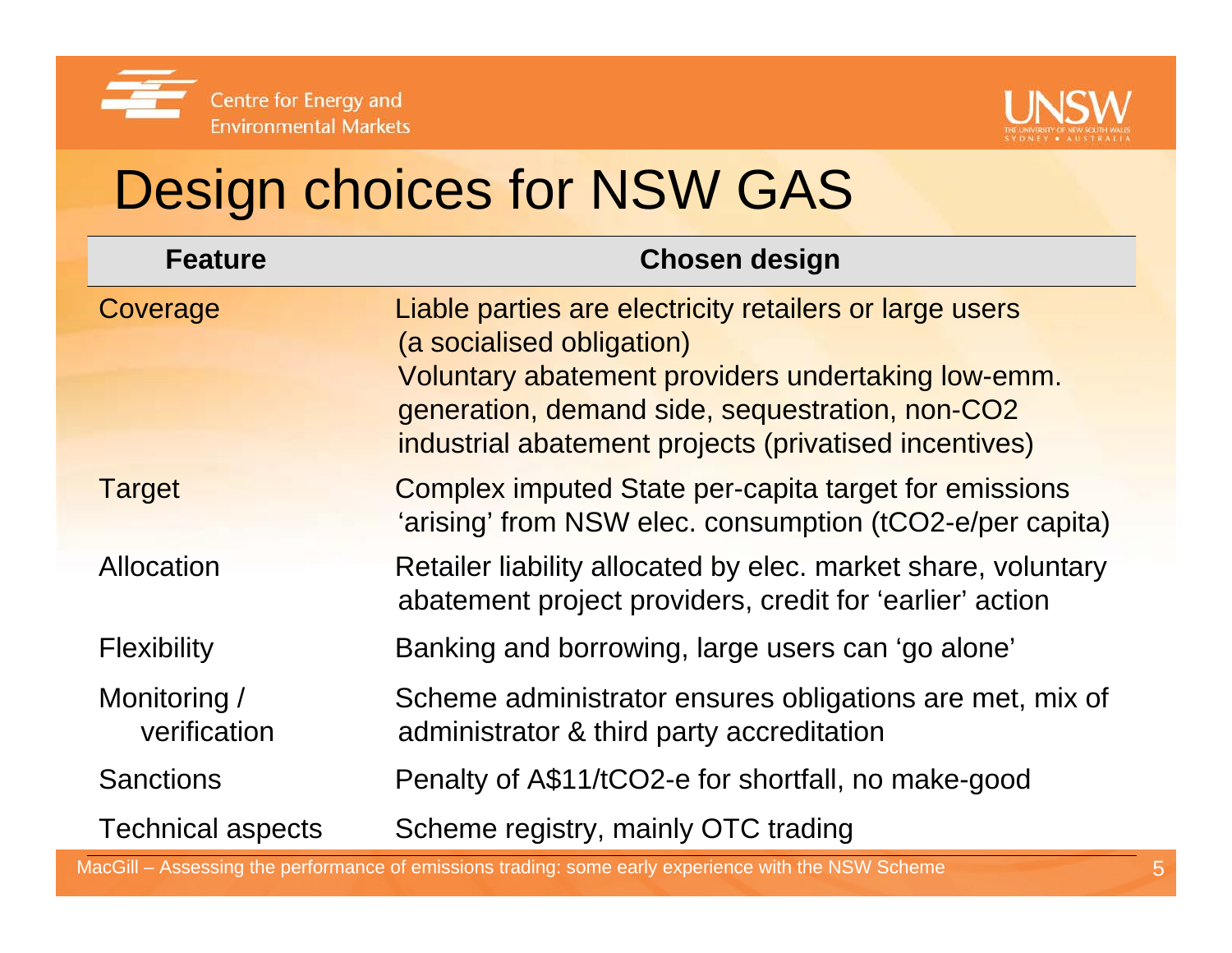

### An assessment framework

- Environmental performance *objective achieved?*
- Economic efficiency *at least cost?*
- Dynamic incentive *in way that drives innovation?*
- Technical administration and is practical?
- Equity *while not being unfair or working entirely against other societal objectives? Includes competitive impacts*

#### *Keeping in mind*

- $-$  Effectiveness is the key
- $-$  The most important efficiency is dynamic  $-$  driving innovation
- ETS not a 'universal' policy measure can't solve all our problems but must support coherent policy framework
- ETS is experimental– our understanding and any assessment somewhat speculative, mistakes will almost certainly be made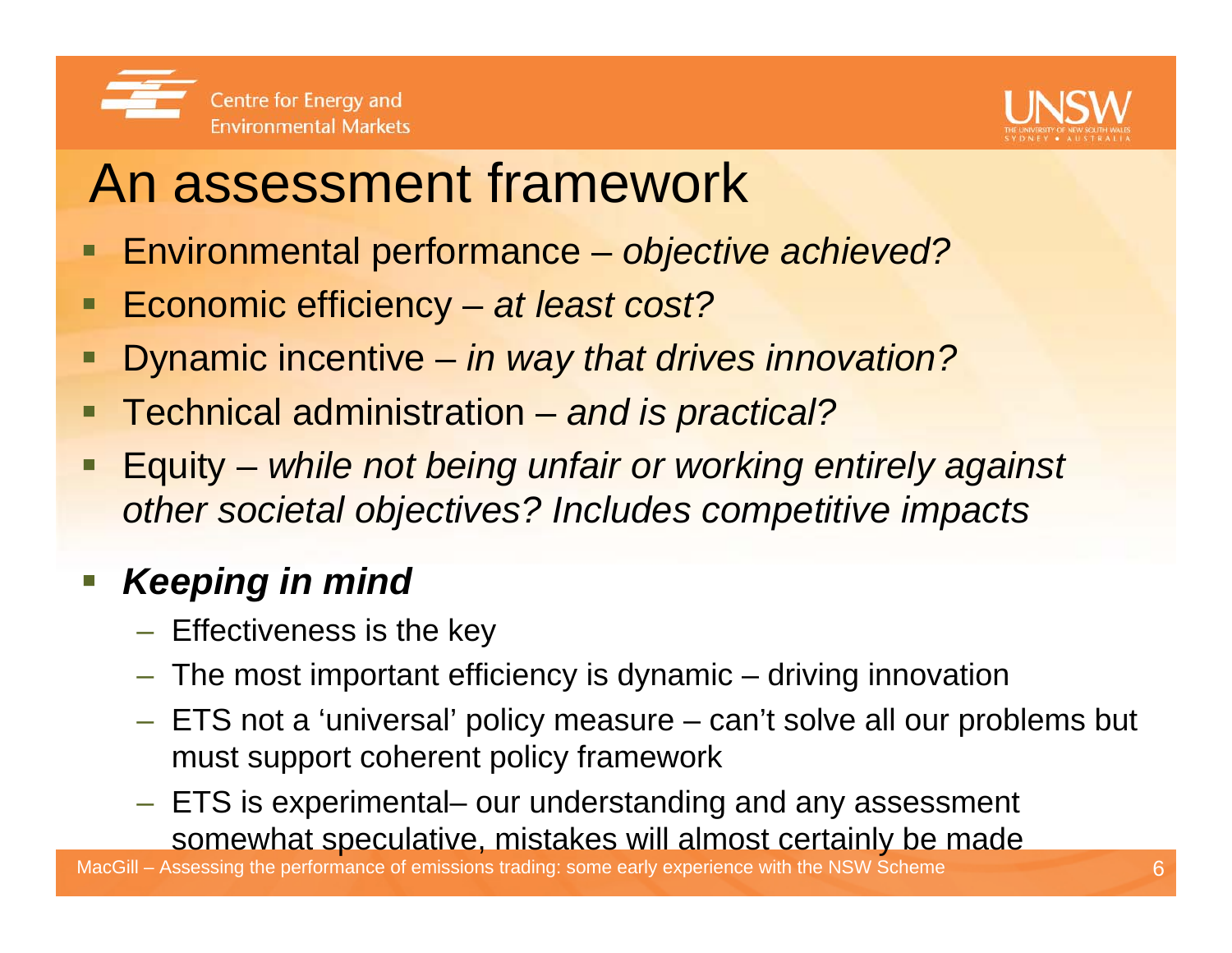



#### Environmental performance - abstraction

■ B+C schemes can have highly abstracted designs that disconnect *means* from *desired policy ends eg. NSW GAS*

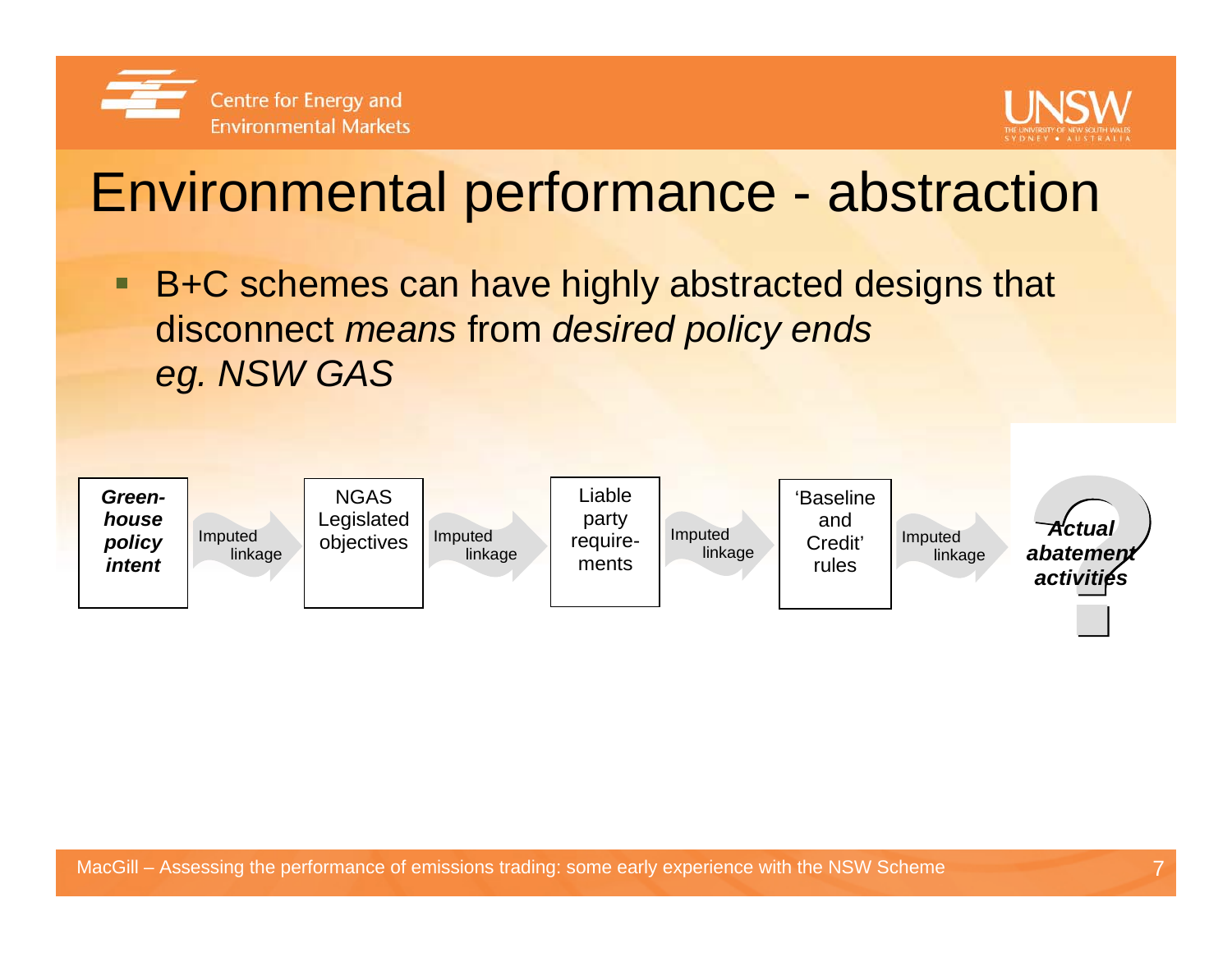



#### Env. performance – 'keeping it real'

- Q What's the easiest way to save?
- A By spending!
	- "By some kind of financial alchemy saving has become something we do while we're spending"
		- Ross Gittins, quoting Hamilton and Denniss, *Affluenza*



#### **Shop Now and Save with Visa**

Take advantage of incredible savings when you use your Visa card. Get the latest discounts delivered to your email inbox: sign up and save.

 *And the easiest way to save greenhouse emissions?*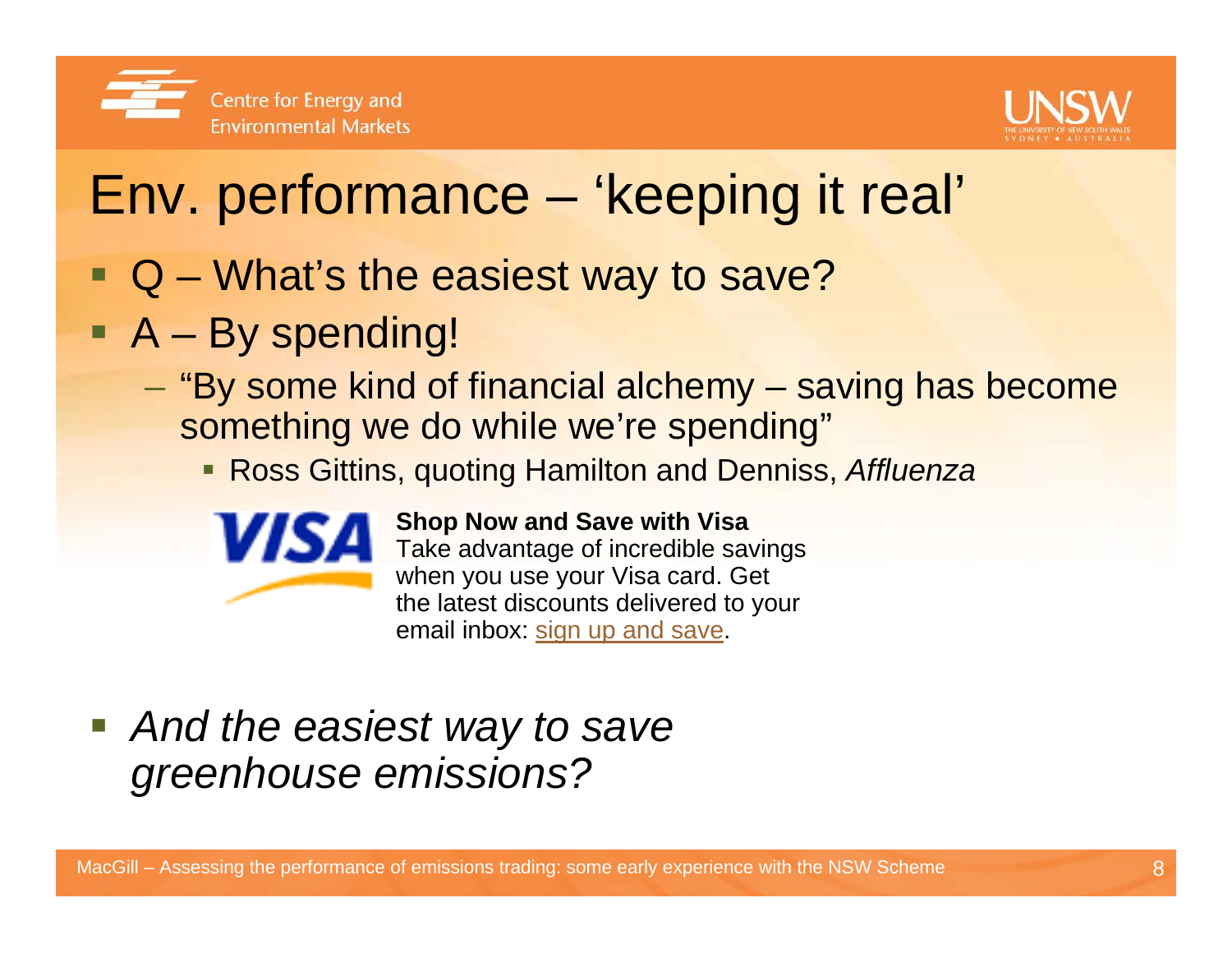



#### Examples:

#### **NSW GAS**

- Hazelwood Power Station emits **over 17 Mt/a,** is the **most polluting** major coal-fired station in the OECD and is getting worse – tCO2/MWh up 2.7% over 1998-2004 (WWF, 2005)
- Hazelwood also accredited abatement certificate provider under NSW GAS + earned 250,000 NGACs in 2003

#### **Climate policy debate on UK greenhouse reduction targets**

- $-$  "They are real relative savings. They are measured against the baseline that was projected... they are genuine reductions on what would otherwise have happened had these policies not been put in place" **DEFRA official questioned by House of Lords Science and Technology Committee, 2005**
- $-$  "If savings are real, they cannot be relative  $-$  it is meaningless to talk of savings against what might have happened had certain policies not been in place... We recommend that the Government ground its targets more firmly in reality"

**Committee response (Energy Efficiency Report, 2005).**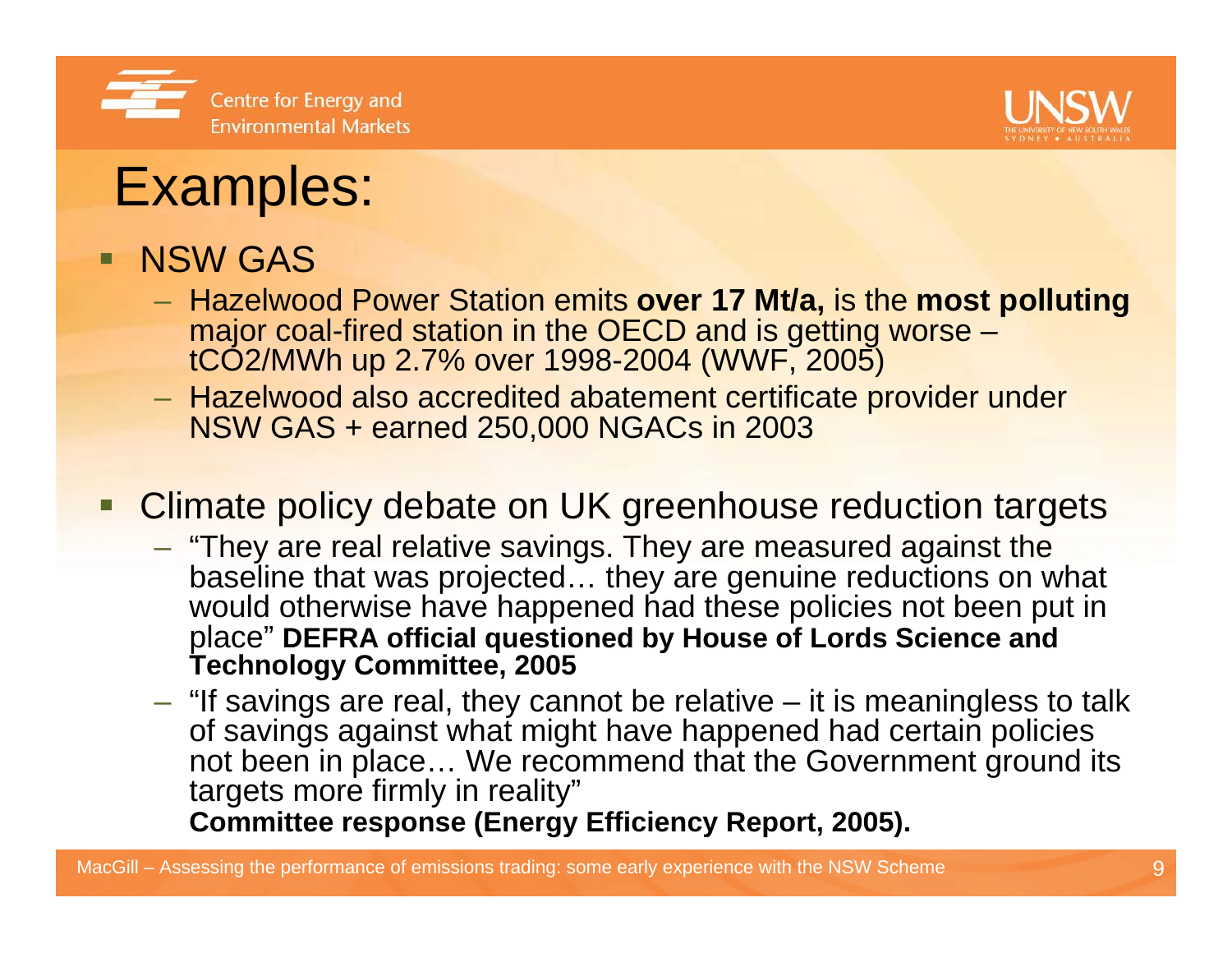



### Environmental performance - additionality

- □ If scheme doesn't actually change behaviour then no good reasons to implement + many good reasons not to
- □ **The problem** – additionality is inherently counter-factual + "fiendishly difficult to assess"
- Ξ Testing additionality
	- **UK ETS:** NAO estimates third of auctioned reductions from 4 largest over-achievers was non-additional, proposed project-based participation collapsed in part b/c of complexity of additionality testing
	- **CDM:** Rigorous additionality assessment by CDM Executive Board…but considerable controversy and many challenges
	- **NSW GAS:** no formal additionality assessment in abatement rules or performance reporting (removed from early rule drafts)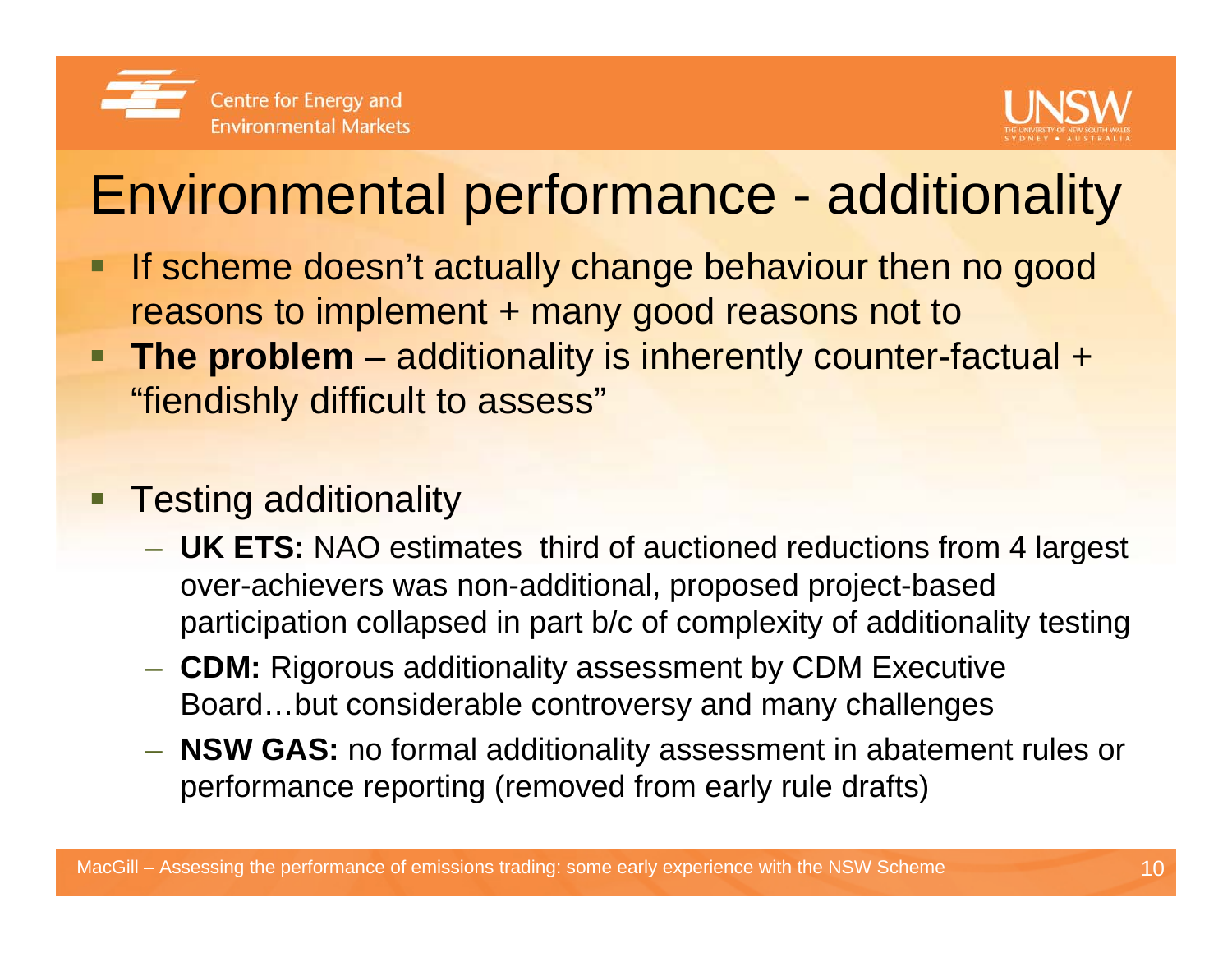



# Assessing additionality in NGAS

- Г Limited public reporting but registry available
- Г An assessment of 2003 registry (Passey et al, 2005)
	- Over 95% of 2003 NGACs from installations built prior to scheme start + that don't have to change operating behaviour to create NGACs
	- **However**, good reasons to ramp up novel policy measures…
- **Service Service**  Scenario analysis of possible performance to 2012 (MacGill et al, 2005) **Some potential scenarios of non-additionality for NSW GAS**

| <b>Scenario mix</b>                                                                   | $\frac{1}{2}$ policy overlap<br>+60% BAU plant | $\frac{1}{2}$ policy overlap<br>+90% BAU plant | policy overlap<br>+60% BAU plant | policy overlap<br>+90% BAU plant |
|---------------------------------------------------------------------------------------|------------------------------------------------|------------------------------------------------|----------------------------------|----------------------------------|
| 6 million non-<br>additional<br><b>NGACs from</b><br>existing projects                | 62%                                            | 65%                                            | 75%                              | 78%                              |
| 6.6 million non-<br>additional<br><b>NGACs from</b><br>existing projects              | 67%                                            | 70%                                            | 79%                              | 82%                              |
| 7.5 million non-<br>additional<br><b>NGACs from</b><br>existing projects<br>MacGill - | 72%                                            | 75%                                            | 85%                              | 88%                              |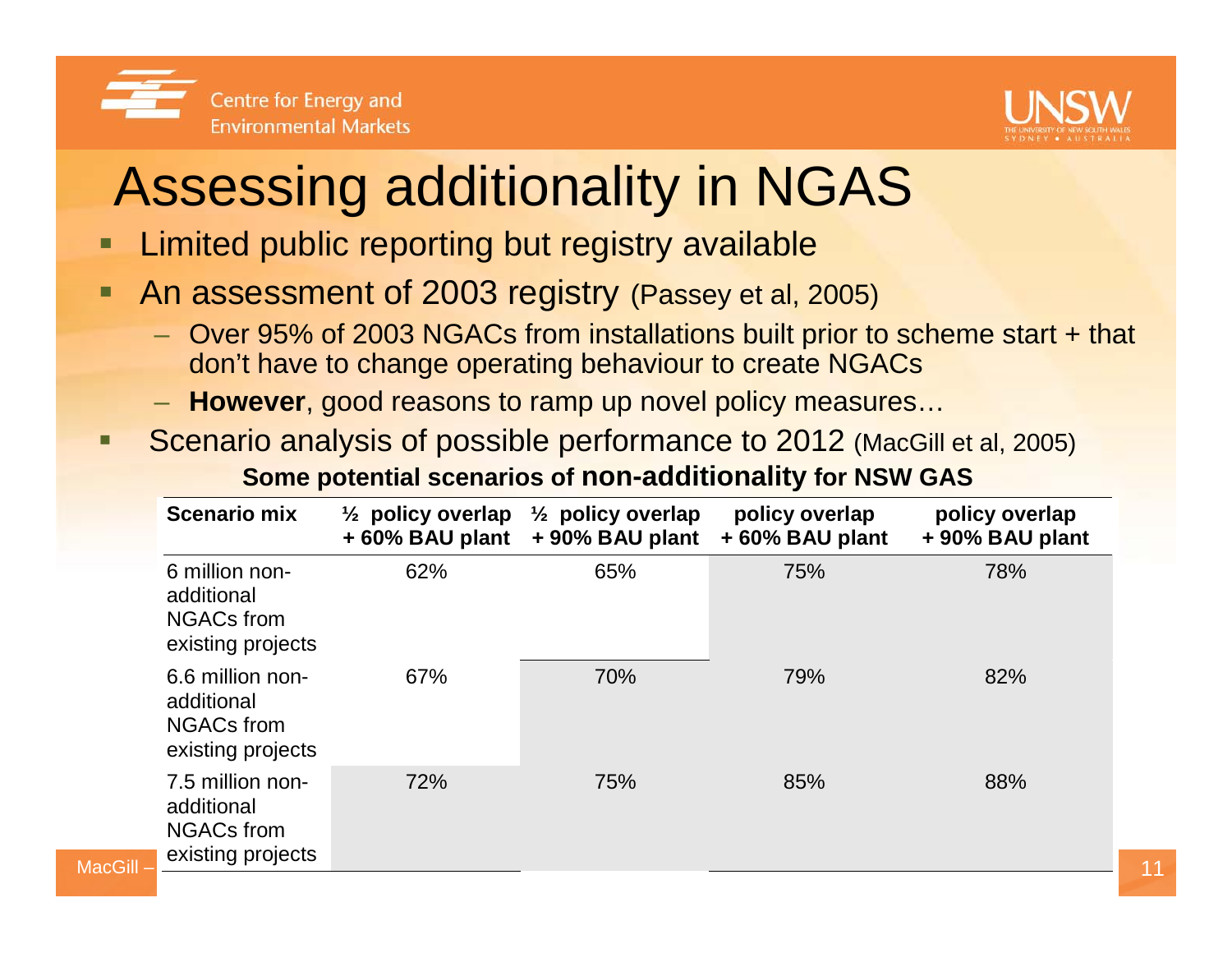



#### Environmental effectiveness?

 A scenario of NSW GAS performance to 2025 (NSW DEUS, 2005)

**GHG Emissions per Capita** 



Actual Increase, While GGAS Goal Achieved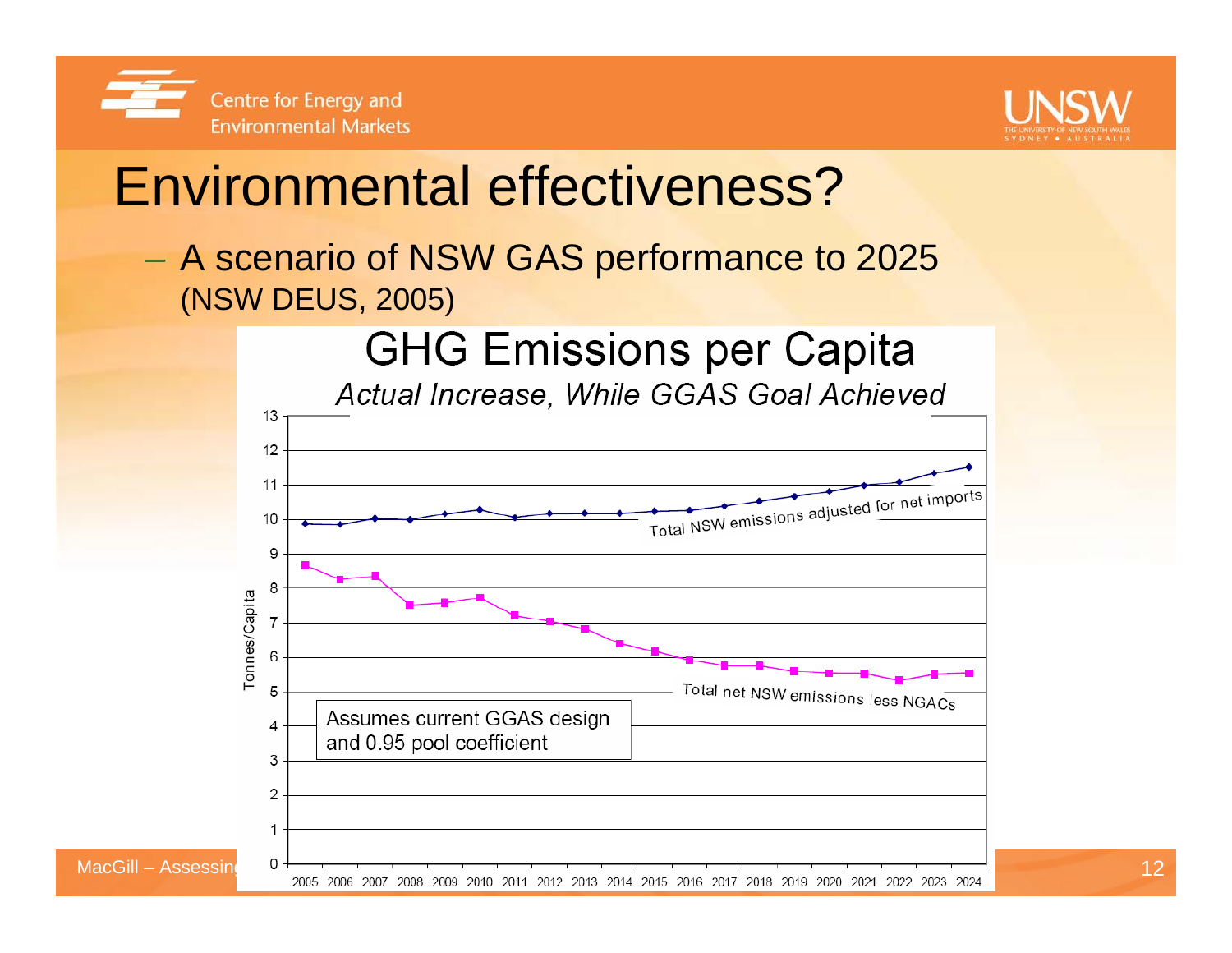



# Economic efficiency

*Efficiency = (abatement + transaction costs) / tCO2-e abated*

- NSW GAS likely to have low efficiency
	- $-$  Low additionality  $\,$
	- $-$  High transaction costs both administration + participant

**Example:** Lighting Upgrade Project eligible for estimated \$120k NGACs *However*, application + pre-accreditation audit of approx. \$10k + requires annual report for 10 years confirming units still installed + operational, layout of stores + use not materially changed, possible spot audits too

**- Price discovery in NGAC market appears poor** 

However, never under-estimate mkts ability to find efficiencies

- **Example:** CDM abatement mainly coming from large non-CO2 projects with questionable sustainable development outcomes
- "frequent complaint CDM is 'not working' b/c not driving sustainable development…The real problem is that working perfectly in doing what that market-based scheme is designed to do – discover and direct funding to projects that produce max. carbon credits per \$ invested." (CDM Watch, 2005)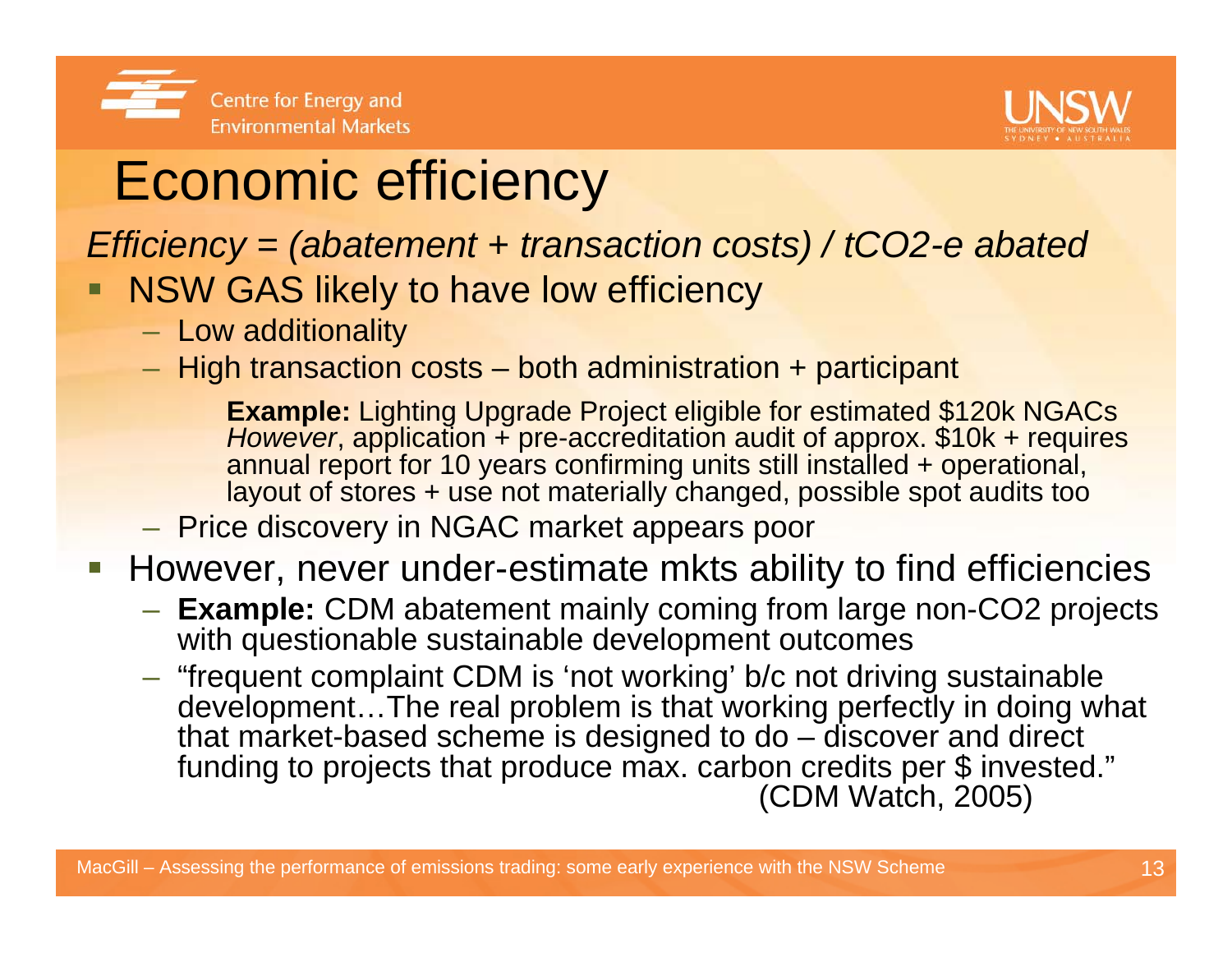



#### Dynamic incentive

- **Service Service**  B+C schemes can focus incentives on most ready, willing + able participants to drive innovation
	- $-$  An investment opportunity rather than 'cost of doing business'
	- $-$  May help reduce energy price impacts
	- Policies with socialised benefits + private costs can be politically challenging
	- However,
		- Transformation of our economies + their dependence on fossil fuels requires we **both** innovate *goods* + restrict *bads*
			- "What counts is not what we do, but what we don't. Success or failure… depends on just one thing: how much fossil fuel we leave in the ground" *(*George Monbiot, 2005)
		- Voluntary 'credits' tend to attract those doing something anyway
		- $-$  Effectively socialised liabilities can reduce innovation because don't stop others from continuing *'doing the old bad things'*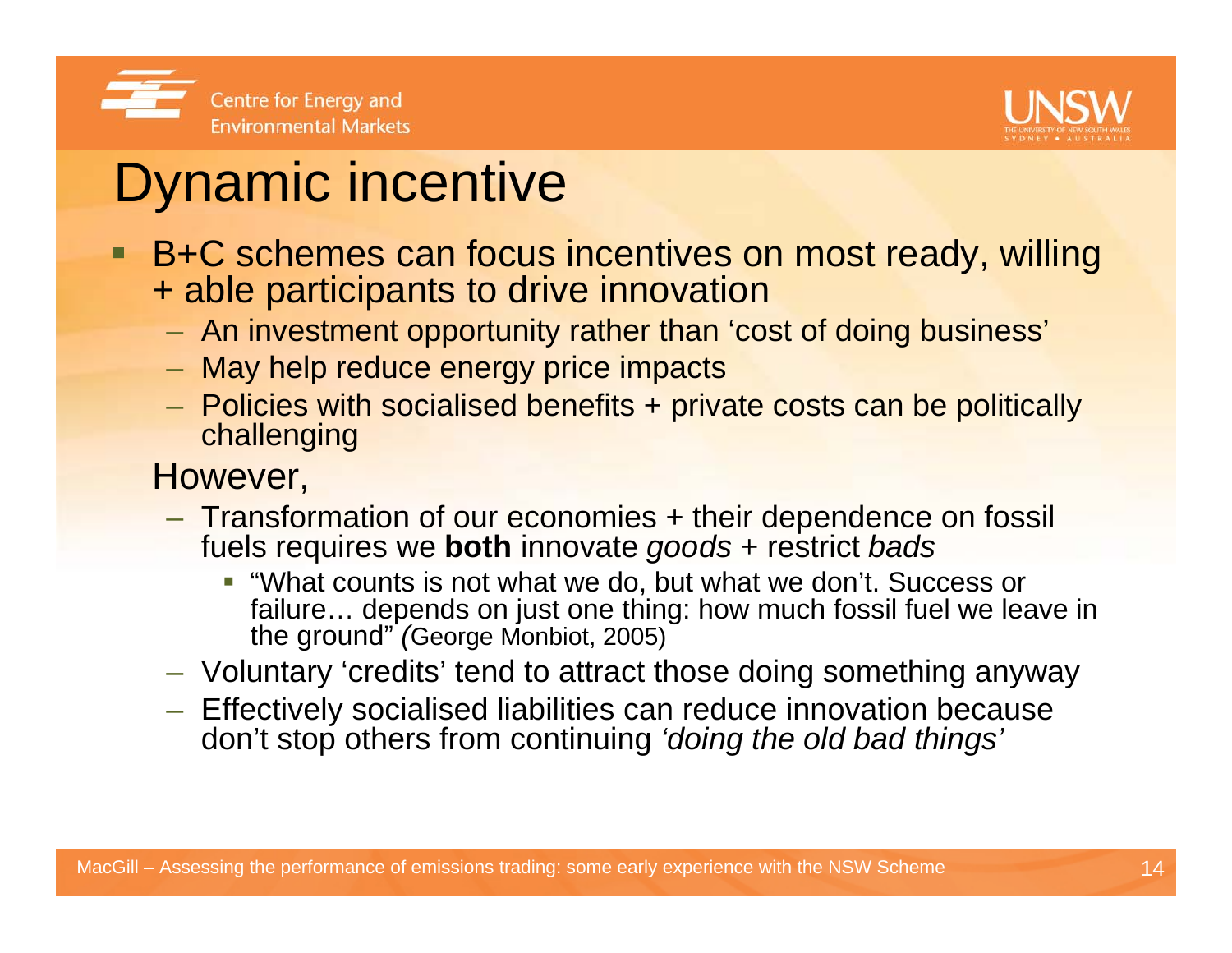



## Technical administration

- $\blacksquare$  B+C schemes inevitably complex
- Transparency may be lacking
	- *'commercial in confidence' data*
- $\overline{\phantom{a}}$  Participants will always be testing the rules  *a major potential source of competitive advantage*

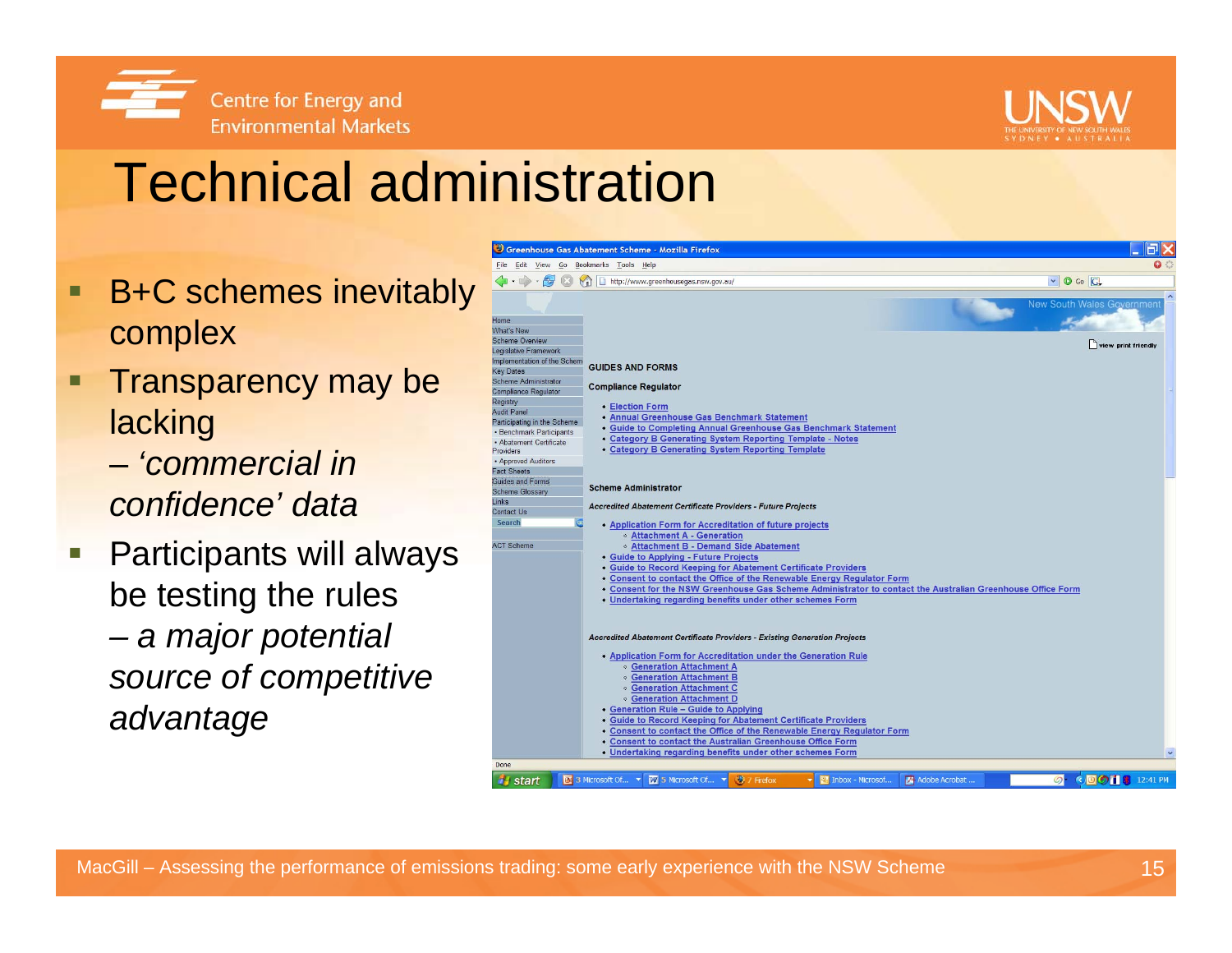



## Equity concerns

- Ξ B+C schemes use separate cashflow to primary energy mkt
	- potentially less price impacts
- $\blacksquare$  Flexibility allows finely 'tuned' response to equity concerns
	- Eg. NSW GAS saw single State imposing scheme while other states didn't
- Ξ **However,**
	- Schemes often privatise benefits yet socialise costs
	- Low additionality a problem, particularly if poor price discovery

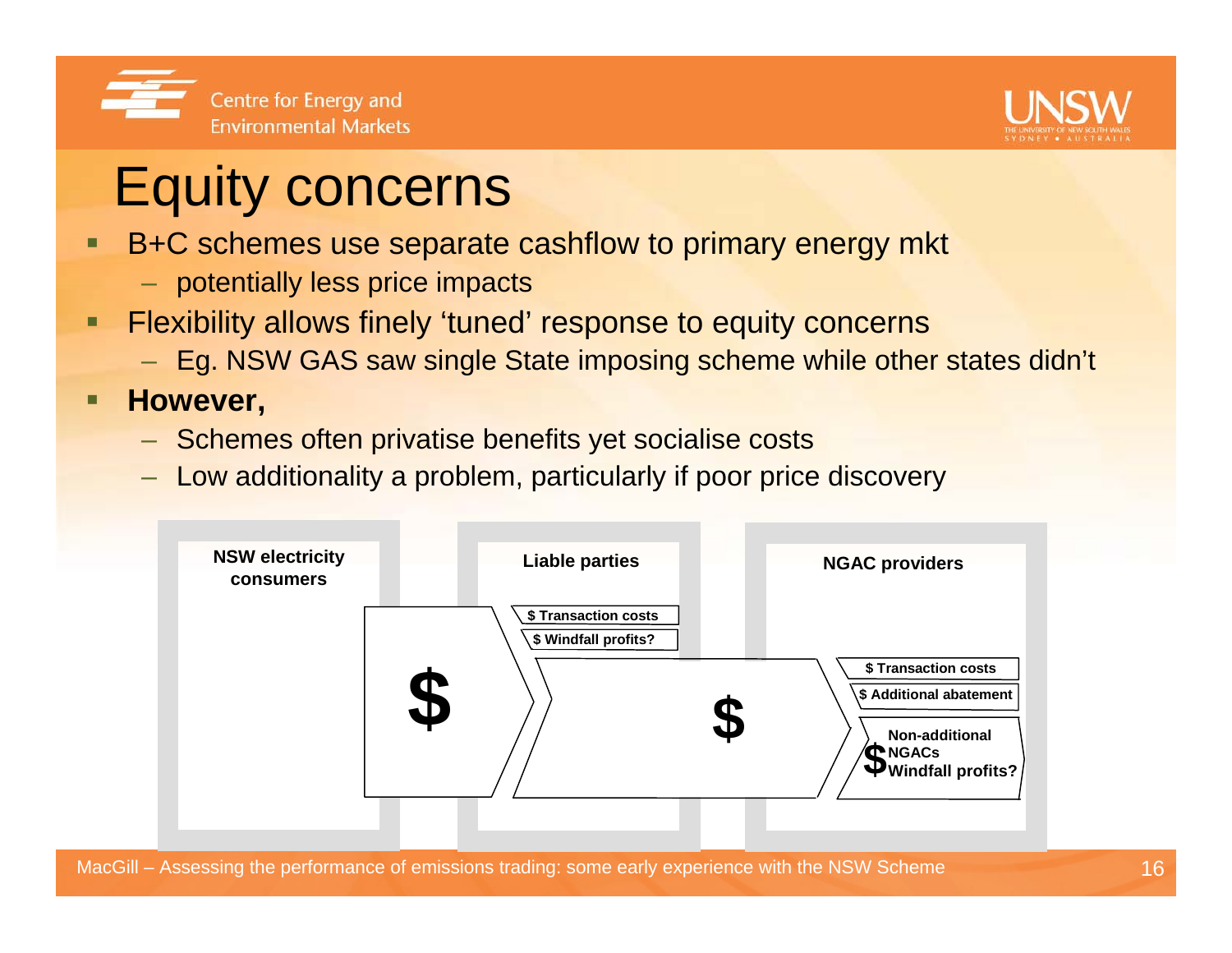



# The NGAC market

- Spot + forward NGAC prices currently near penalty (A\$11/tCO2)
- $\blacksquare$  Possible explanations
	- CEEM additionality assessment wildly wrong
	- Steep marginal cost curve for actual 'additional' abatement
	- Market initialisation + short-term lack of supply
	- Market power?
		- 4 providers supplied 80% of NGACs in 2003 although more suppliers now entering market
		- **3 major buyers, all State Govt. owned**
	- **Tacit collusion?**
		- **High 'mkt' prices but low liquidity + little transparency**
		- **Some retailers also large NGAC providers**
		- Retailers able, in at least part, to pass on high 'mkt' prices to customers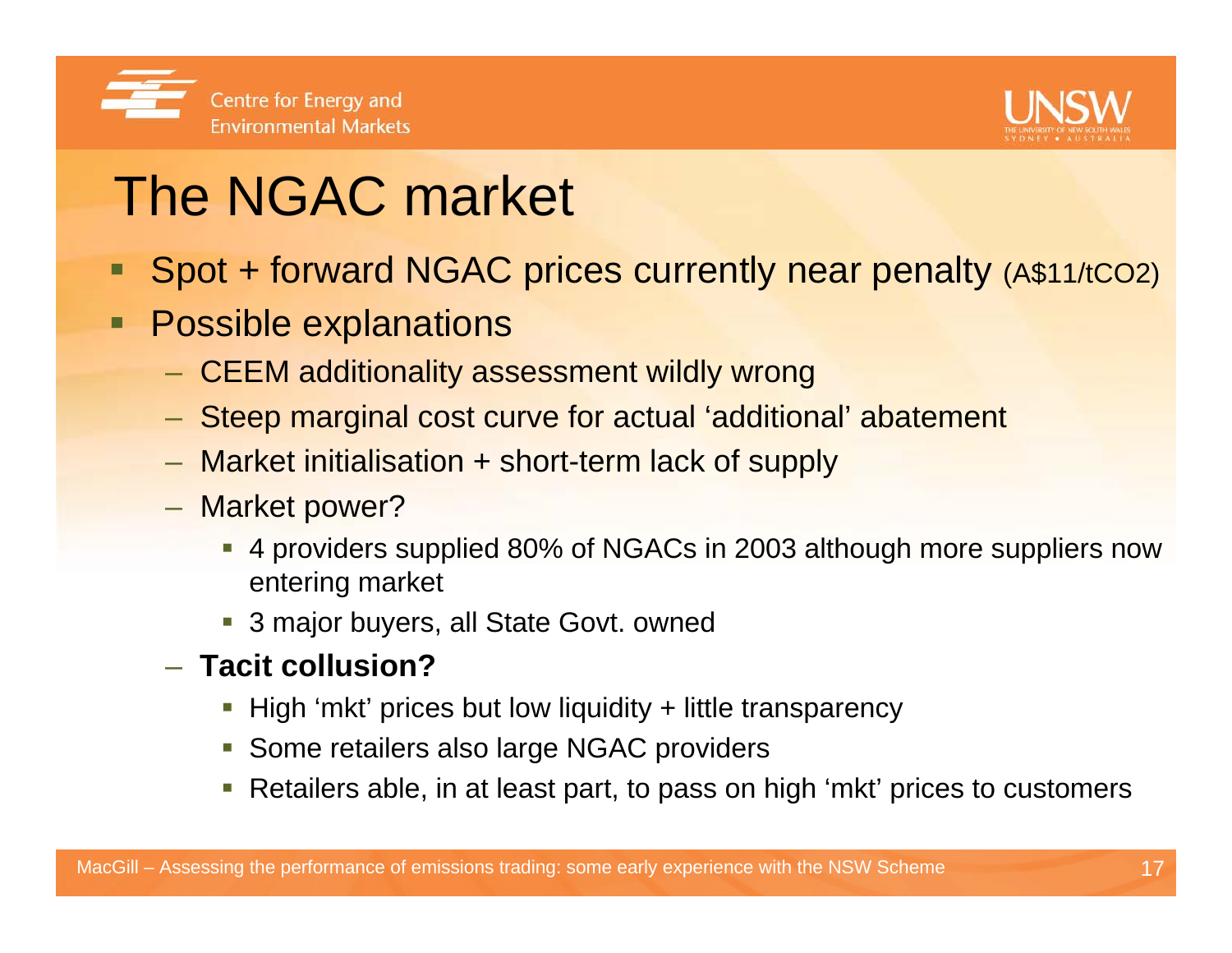



# What next for NSW GAS?

- NSW Govt. leading efforts for a multi-state ETS
	- A proposed 'cap and trade' scheme initially over stationary energy sector, all six GHG gases, mix of grandfathering + auctioning with credit for early action, offsets included, price-ceiling
	- Likely to be a 'messy' policy process
	- Transition from NSW GAS doesn't seem straightforward
- **but says it will extend NGAS to 2020 if these** efforts fail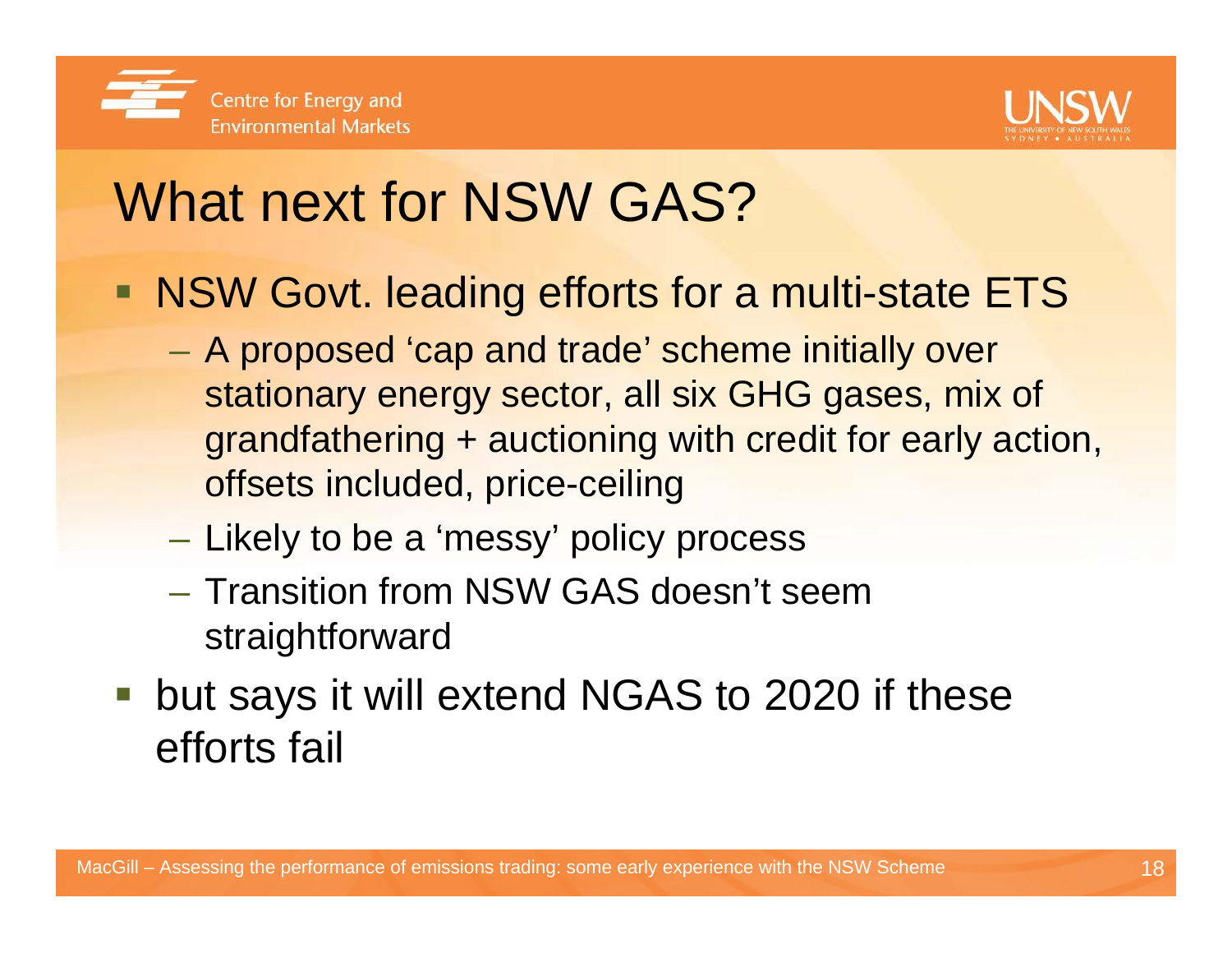



# A challenging policy process

- □ **Ideally** 
	- "Start with what is right rather than what is acceptable"
		- Peter F. Drucker



• Peter F. Drucker **Addustral** and/or Franz Kafka



#### Ξ In practice

- "Politics is not the art of the possible. It consists in choosing between the disastrous and the unpalatable."
	- г John Kenneth Galbraith



 $\mathcal{L}_{\mathcal{A}}$ **The risks** – many for ETS designers, participants, the public and the climate*(not just an issue for 'baseline and credit' schemes)*